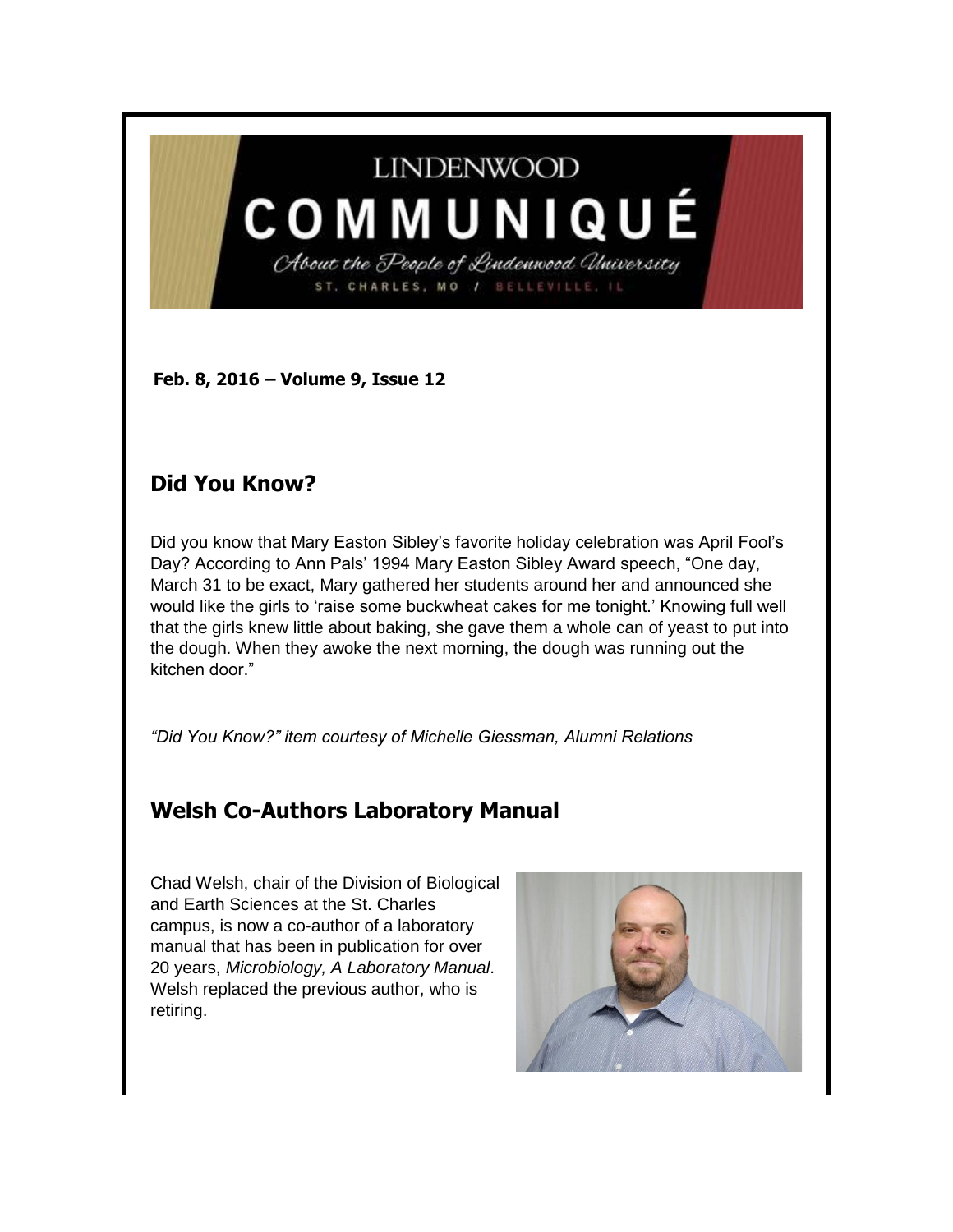Welsh is in his sixth year at Lindenwood. He has been involved with the lab manual for five years, starting as a contract author for ancillary and online materials for the manual and textbooks, and he was hired to work on instructor's materials included with Pearson higher education microbiology textbooks.

Welsh said that revising the manual is a two-year process. For the latest edition, he spent 2014 planning revisions and his view of the manual with oversight from the publishers. 2015 was spent working on the revisions on the existing manual and reviewing changes with the editors.

"Taking over a publication that is in its  $11<sup>th</sup>$  edition that has been actively in publication for multiple decades is a bit daunting," Welsh said. "Any changes I would like to make or any future directions that I would plan to make I feel must maintain the academic and scientific rigor that was established by the two professors, James Cappuccino, who is retiring, and Natalie Sherman, who is deceased, that initially began the writing of this manual."

#### **Mitchell-Endlsey Wins Award**

Christine Mitchell-Endlsey, adjunct instructor of education and counseling at Lindenwood University-Belleville, received one of Illinois School Psychologist Association's (ISPA) top awards–the Ted Smith Practitioner of the Year Award–at the group's 37th Annual Convention Awards Luncheon on Jan. 28. The Ted Smith Practitioner of the Year Award is presented each year to an ISPA member who is most outstanding in the practice of school psychology.

Mitchell-Endsley is a member of the National Association of School Psychologists and has taught at Lindenwood University-Belleville for nine years starting in spring 2007. Her classes include Analysis of the Individual (IPC 583), Family and School Consulting (IPC 575), Characteristics of Young Children with Autism Spectrum Disorders (EDS 561), Methods for Teaching K-12 Children with Autism Spectrum Disorders (EDS 582), and Introduction and Methods of Teaching Children with Disabilities in Cross-Category Settings (EDS 530/330).

"I can think of no better person to receive this award than Dr. Mitchell-Endsley," said Dr. Steven Suess, division chair for education and counseling. "Not only is she an advocate for children in her daily work, but she shares her expertise to LU-B graduate students as an instructor in our evening program."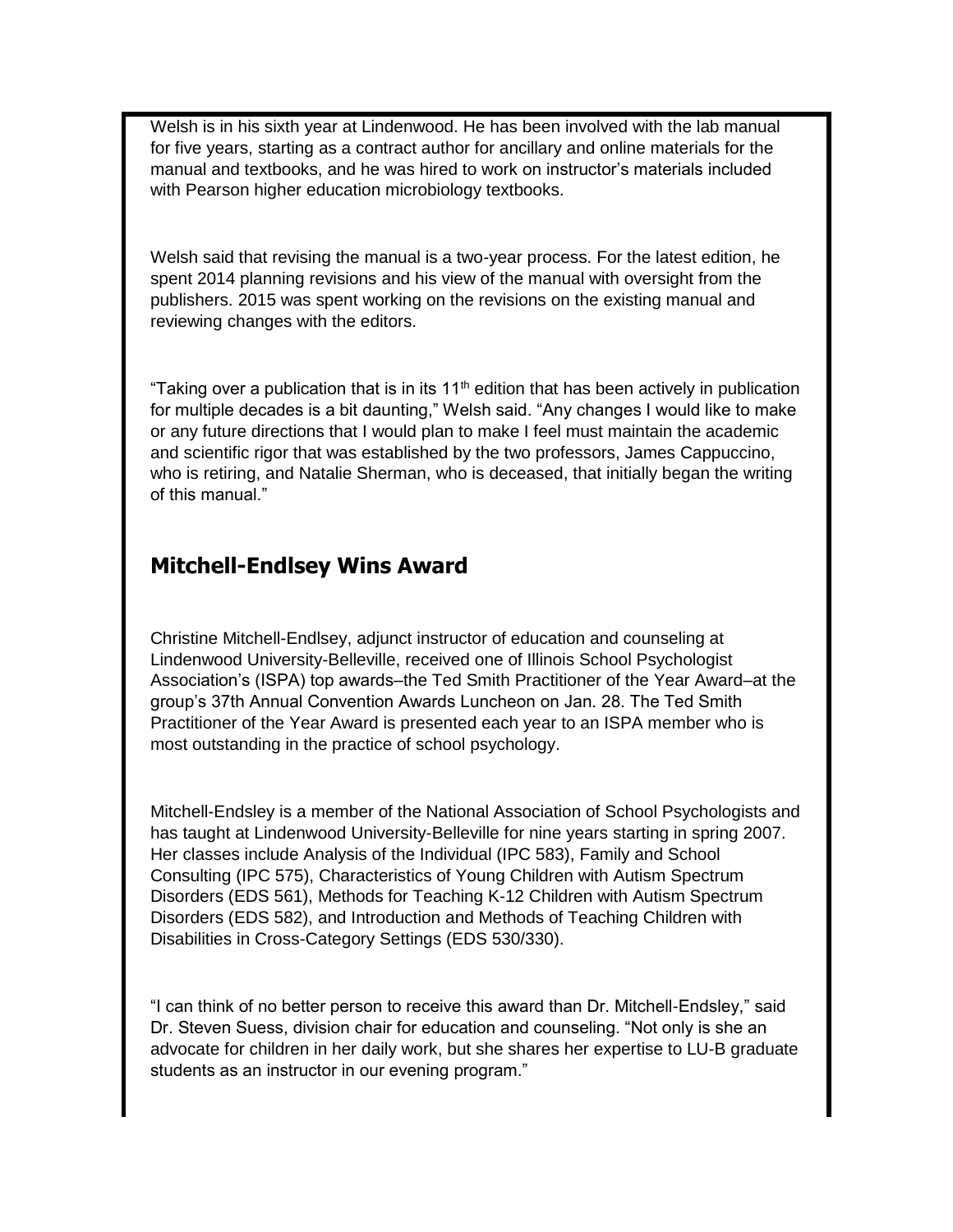Below is the link to the Belleville News-Democrat Article:

<http://www.bnd.com/news/local/education/article57913188.html>



## **Sabo Named Belleville Employee of the Month for December**

Television Station Manager Chris Sabo has been selected as the Lindenwood Belleville Employee of the

Month for December.

Joining the staff of Lindenwood Belleville in May 2014, Sabo helped kick start the campus' first television station, LBTV. He oversees the station's day-to-day operations and is in charge of creating program content relevant to the campus and greater Belleville area. Sabo's dedication to bringing interesting, high quality programming to LBTV often takes him out in the community as he facilitates the production of shows and live broadcasts involving students, faculty, staff, and city leaders. In addition, he also teaches several communications courses in one of the campus' fastest growing degree programs.

Sabo's efforts helped foster the launch of LBTV through Charter Cable, through which it now reaches thousands of viewers throughout St. Clair County on channel 989 and on campus at channel 43. His focus on enhancing the station's presence online and through mobile technology has also opened up an even greater viewing audience. LBTV is now on Youtube, social media outlets, and a mobile app that broadcasts Lindenwood Belleville's live events to viewers around the world.

Sabo was nominated for Employee of the Month by Brendan Leahy, assistant professor of communications, and Tom Calhoun, director of radio operations.

"Chris is instrumental in facilitating student-produced broadcasts of Lindenwood athletics, interview shows, PSAs and promotional videos, and many other works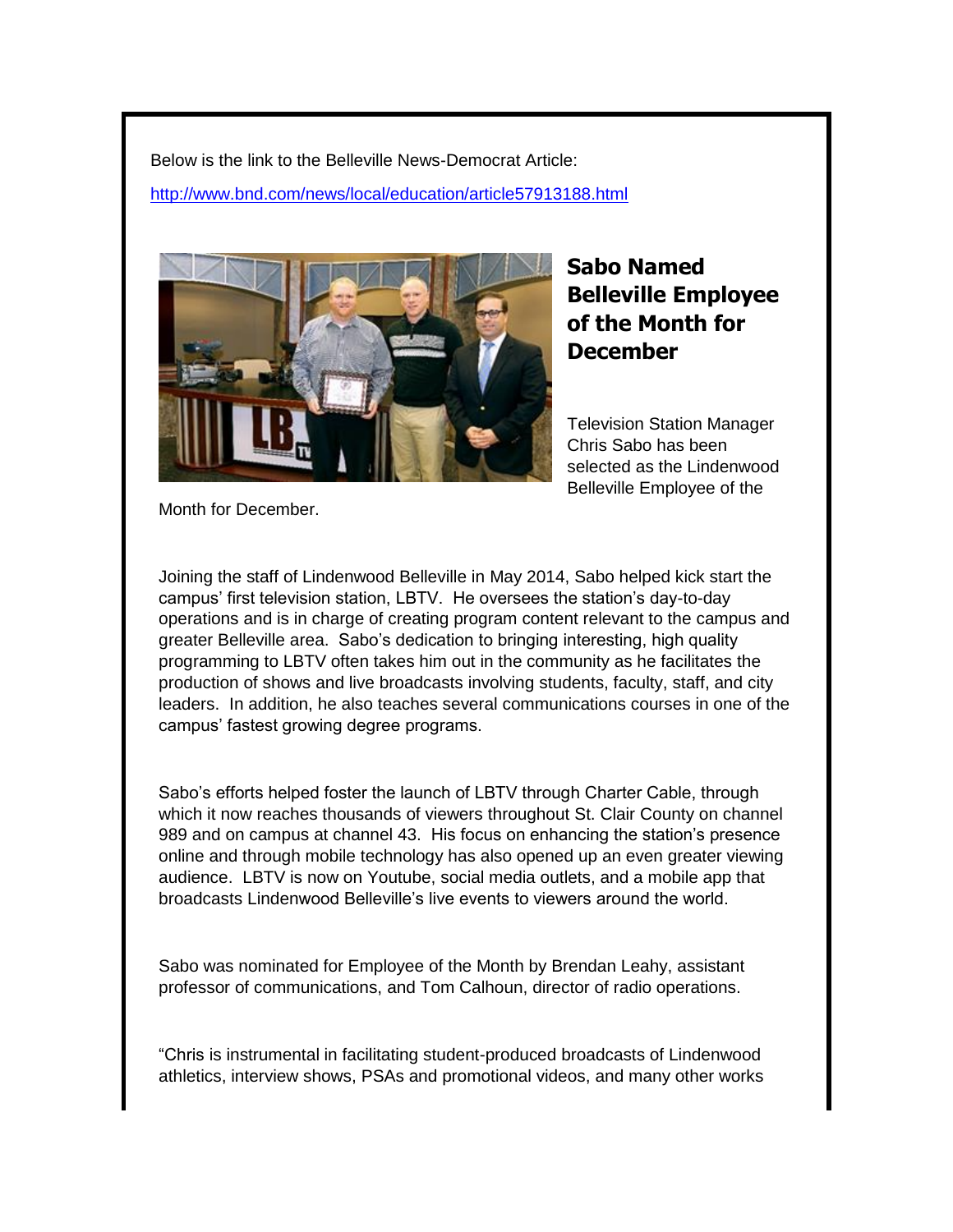that highlight our campus and the City of Belleville," said Leahy. "The volume of production and his committed work ethic are truly impressive. When he is not in production, teaching, or programing unique content for the channel, Chris can be found partnering with the City of Belleville and bringing out the best abilities in our students. He is truly deserving of this recognition."

"There are many deserving people that work here at the Belleville campus, so being Employee of the Month is definitely a big honor," said Sabo. "The TV station would not exist without the support of my colleagues, so this award is certainly a reflection of their work as well."

#### **January LindenStar Recipients**

The LindenStar program, Lindenwood's peer-to-peer employee recognition program, had 17 nominations in January.

To nominate an employee for the program, employees may access the nomination form in the ADP Human Resources portal. Click on "Resources" under the "Home" tab on the portal home page and click on "Lindenstar" under the "Commonly Used HR Forms."

Fill out the form, print out, and send it to Maddelene Collins. Each employee may nominate up to 12 people per year in a variety of categories. In May, the top nominees in each category will receive a special recognition.

| Massey Arnold           | Dana Hoff      |
|-------------------------|----------------|
| Rita Bhatnagar          | Chanda Jackson |
| Chloe Bonnand           | Justin Knoesel |
| <b>Candice Brooks</b>   | Kelli Lile     |
| <b>Stephen Carberry</b> | Carrie Nichols |
| <b>Carrie Cruse</b>     | Dave Powell    |
| Jennifer Devonshire     | Rebecca Ruff   |
| <b>Casey Finnell</b>    | Greg Scaturro  |